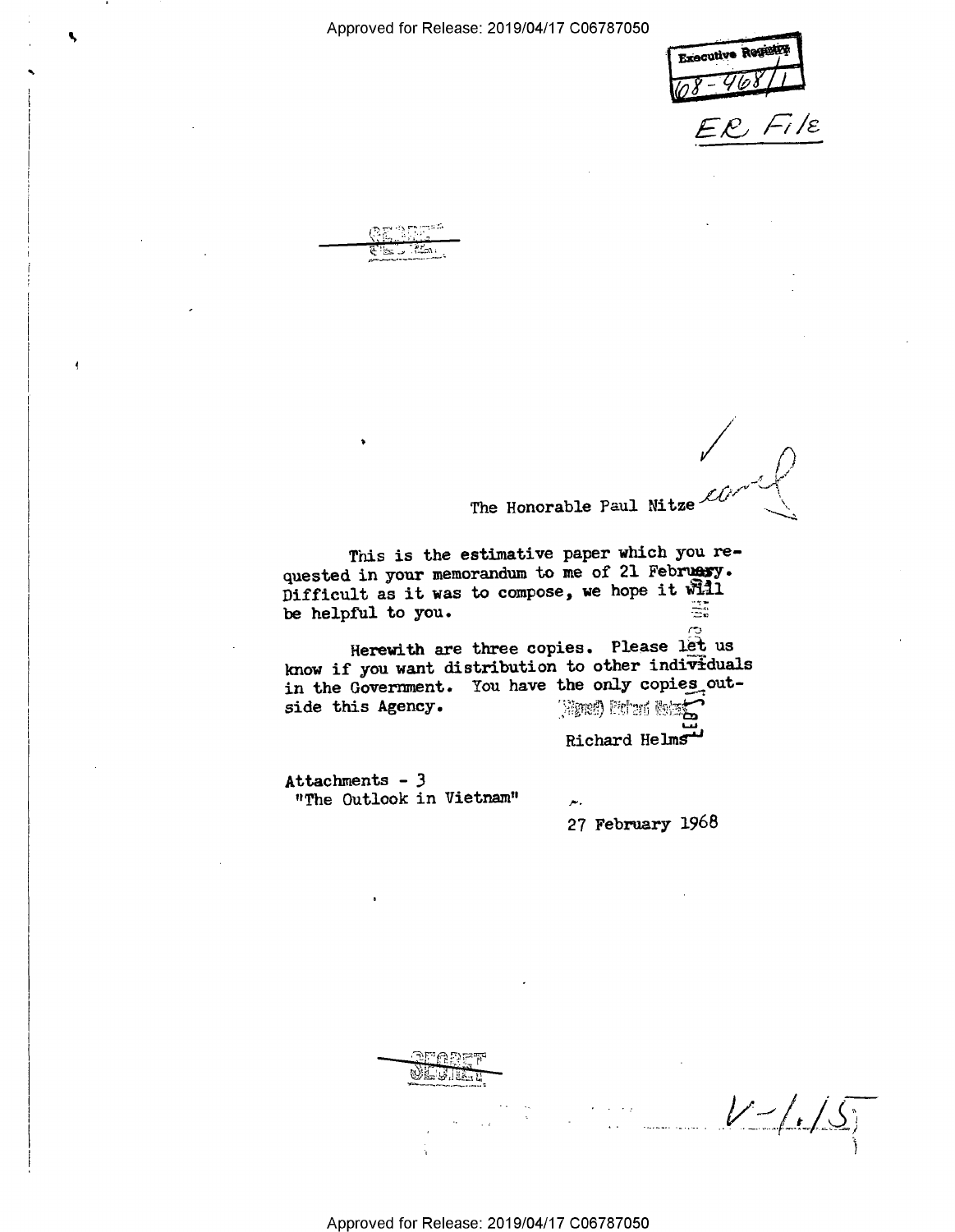1' -- S-E-C-R-E-T I' 1

# <sup>C</sup>E N T R A L I N T E L L I G E N C E A G E N <sup>C</sup> Y

OFFICE OF NATIONAL ESTIMATES

26 February 1968

MEMORANUM FOR THE DIRECTOR

~ ' (

SUBJECT: The Outlook in Vietnam

1. This Memorandum does not seek to explore all aspects of the situation in Vietnam, or its probable\_development over <sup>a</sup>long term. It is addressed only to the specific question put to us, i.e., whether developments in Vietnam are apt to involve a continuation of combat into the indefinite future at <sup>a</sup>level comparable or higher than current levels, or whether it is more probable that either the VC or the GVN will be unableto sustain such a level beyond a few months.

2. The current phase of combat will have a critical bearing on the further course of the war and may even prove to be decisive. We cannot be sure how long this phase will last, but it seems likely that by early summer the immediate results and the longer term implications will be fairly clear to Hanoi, Saigon, and Washington. At present, the key questions concern:

GROUP 1 Excluded from automatic<br>downgrading and S-E-C-R-E-T declassification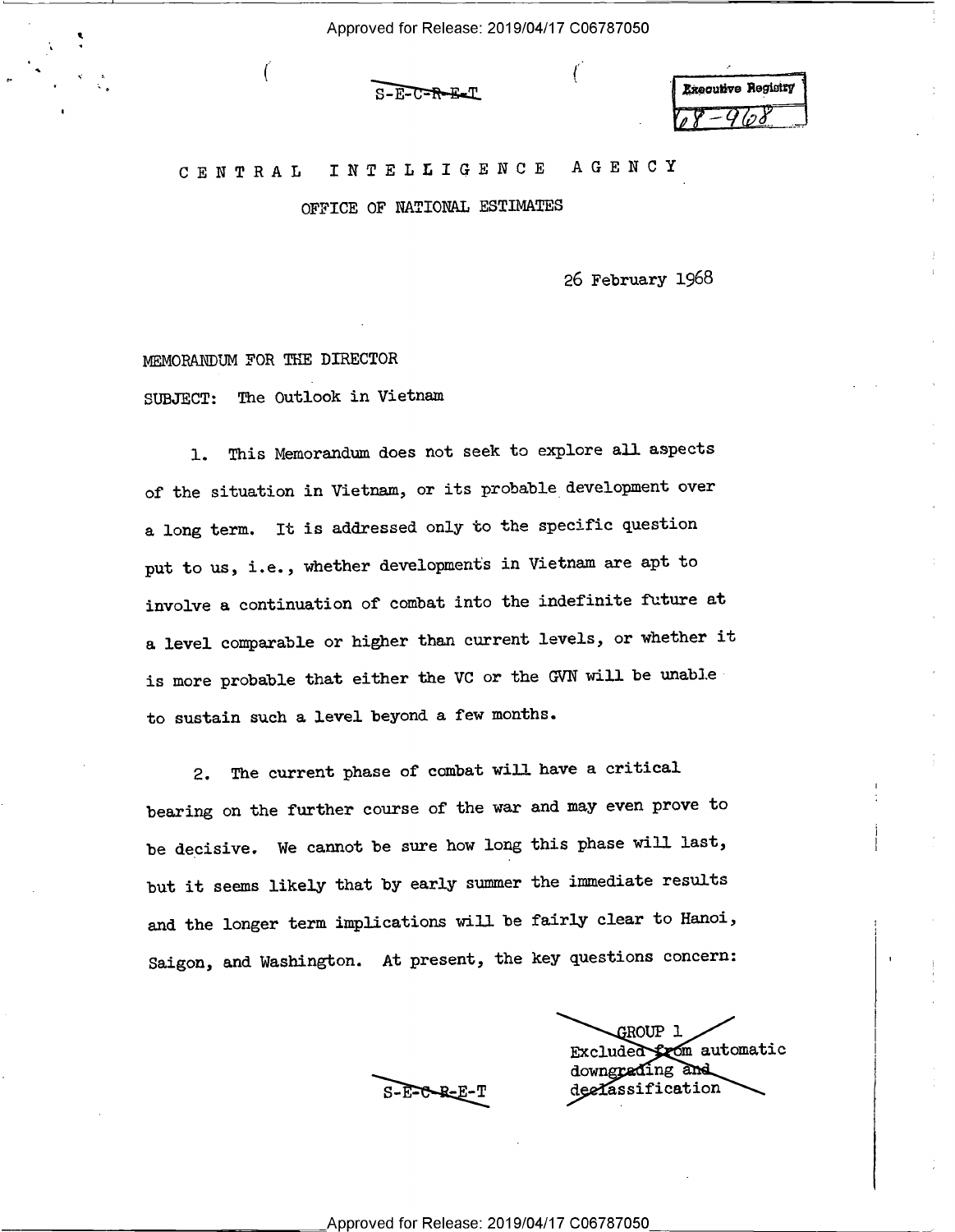$\mathcal{L}_{\mathcal{L}}$ 

 $S-F-C-R-E-T$ 

(l) the capabilities of the Communist forces to sustain their current challenge, and whether they can continue the fighting thereafter, and (2) the capabilities of the South Vietnamese political and military establishment to cope with the tasks imposed by the present Communist offensive.

### Communist Plans and Prospects

 $\boldsymbol{\mathcal{L}}$ 

4'

3. Hanoi's aims in the present offensive phase are: to register significant military successes against US and especially ARVN forces, and to inflict such heavy losses, physical destruction and disorganization on the GVN as to produce a total situation favorable to a negotiated settlement on Communist terms. The Comunists are not likely to have <sup>a</sup> rigid timetable, but they probably hope to achieve decisive results during the course of the summer. The high importance which Hanoi now attaches to forcing the issue is evident from the risks and costs of the enterprise.

h. The toll on Communist forces has been considerable, even if reported casualties are greatly inflated by inclusion of low level recruits and impressed civilians. To some extent these losses have been offset by measures already taken. Heavy

- 2 -

 $S-F=6-R-E$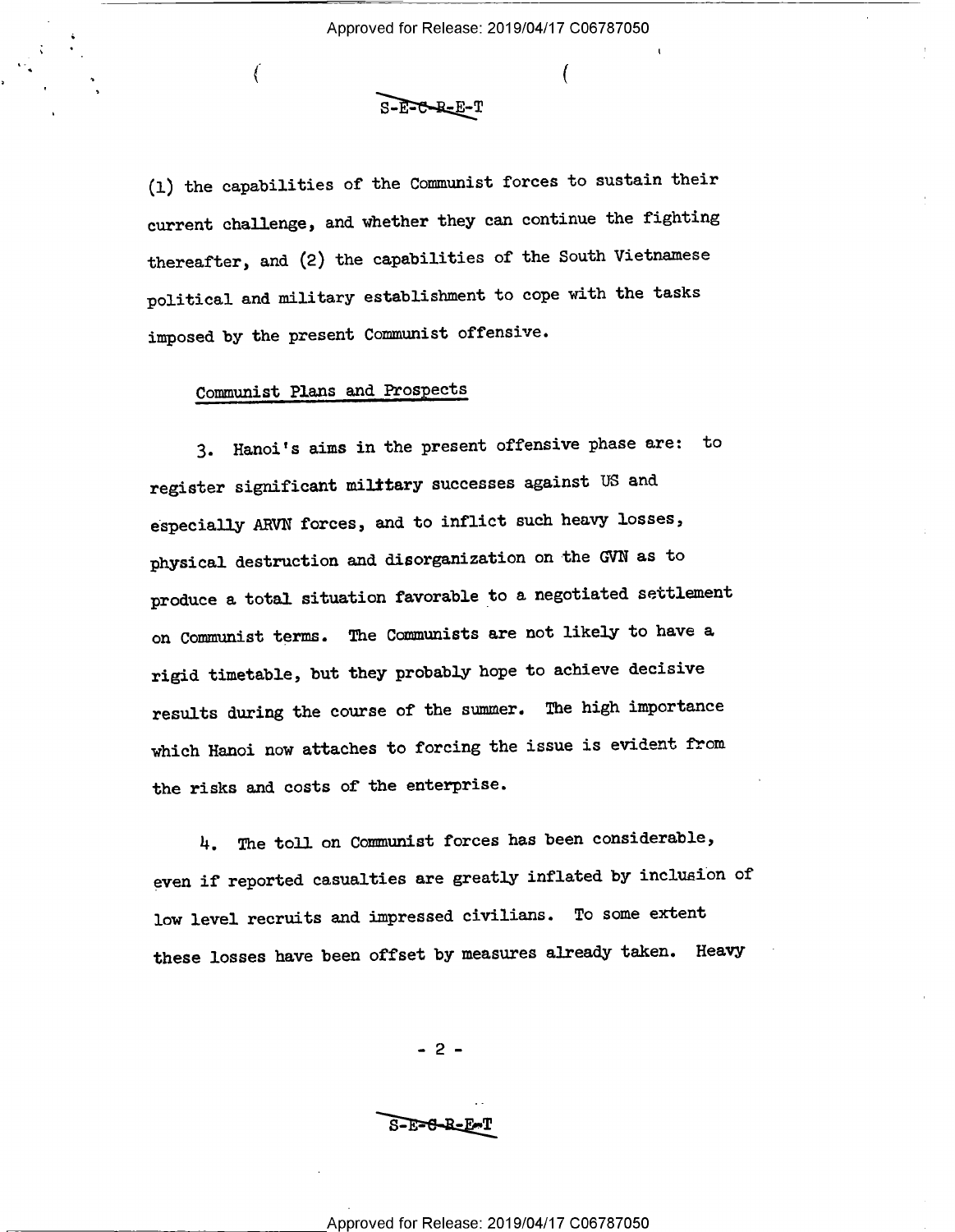#### $S-F=C-RE-F-T$

 $\mathcal{N}$  (construction of the set of the set of the set of the set of the set of the set of the set of the set of the set of the set of the set of the set of the set of the set of the set of the set of the set of the set

,

'

infiltration of both new units and replacements from the North is continuing. A strenuous, last minute recruitment effort was made prior to the Tet attacks. A significant part of the guerrilla and Main forces could still be committed. And, at present, the Communists enjoy fuller access to the rural areas, where they are recruiting heavily. They will probably be able to recoup their recent losses, though at some sacrifice in quality.

5. In any case, the Communists probably will maintain their offensive for the next several months and be prepared to accept the high losses this entails. They cannot accept such losses indefinitely, however, and they probably will not be capable soon again of launching repeated mass attacks of the magnitude and widespread scale of 30-31 January. But they are almost certainly capable of sustaining a high level of combat, including major battles with US forces, assaults on selected cities, and rocket and mortar attacks on urban areas and military installations.

6. It is possible that the Communists regard the present campaign as so critical to the outcome of the war that they will commit their full resources to a maximum effort in the near term. On balance, however, we think it likely that even if their present

 $-3$ .

S-E=6-R-E-T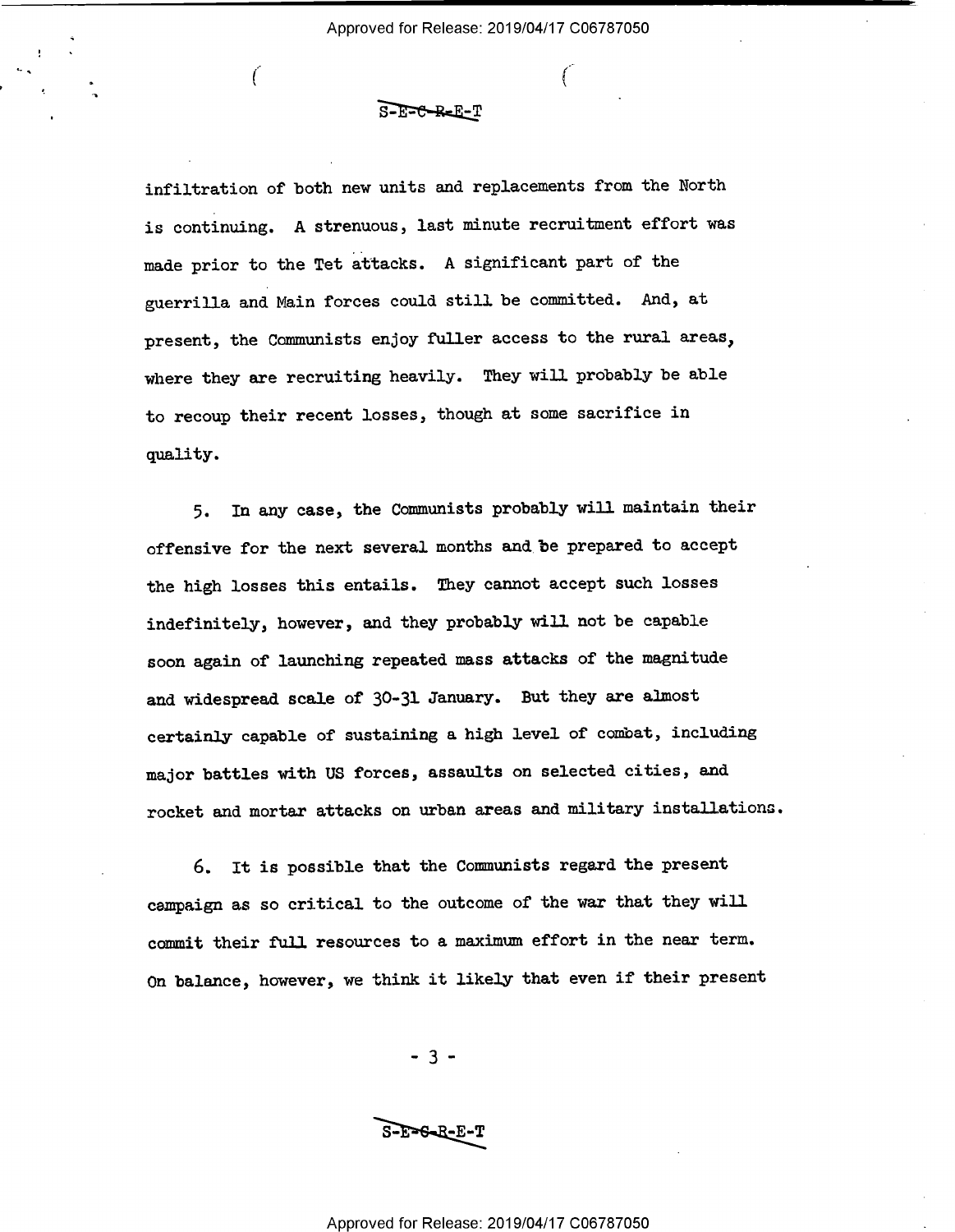$S-F-T=R-F-T$ 

 $\mathcal{L}$ 

push falls short they will wish to be able to sustain <sup>a</sup> protracted struggle. Hence they will probably not exercise their capabilities in such a profligate manner as to deny themselves the possibility of continuing the struggle should the present phase fail to produce a decisive result.

## GVN/ARVN Prospects

.

7. The will and capability of the GVN and its armed forces remain the keys to the eventual outcome.

8. In the main, the ARVN has acquitted itself fairly well since 30 January, though the record is uneven. Morale has held up on the whole, and we know of no unit defections. However, the ARVN is showing signs of fatigue and in many areas it has now lapsed into a static defensive posture. Security in the countryside has been sharply reduced. A long and costly effort would have to be undertaken to regain the pre—Tet position. It is highly unlikely that the ARVN will be inspired enough or strong enough to make such an effort -- certainly not in the near future.

9. The GVN also performed adequately in the immediate emergency, particularly in the Saigon area. There now appears

> ..)+...  $S-$ E $-$ E $-$ E $=$ T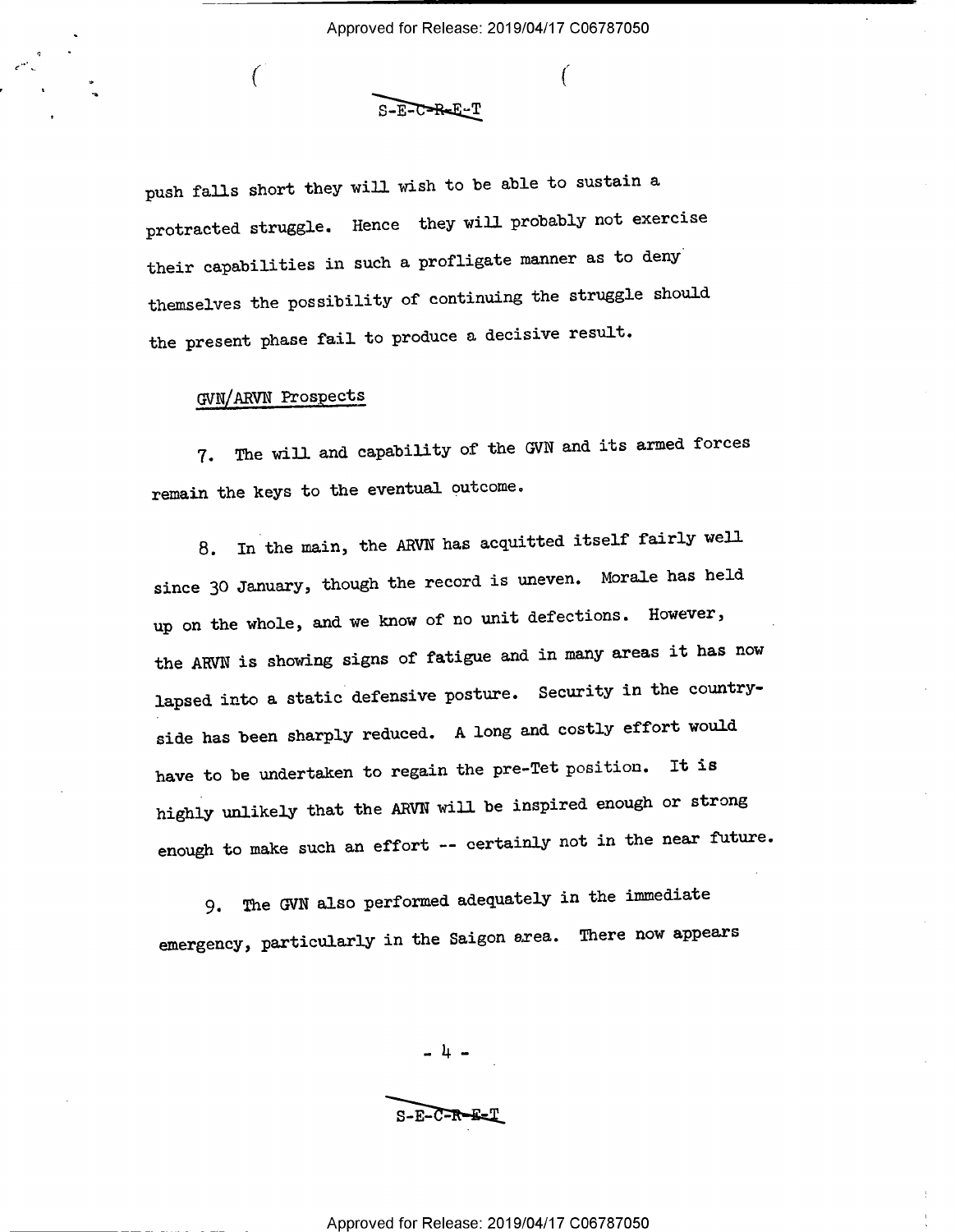<u> ਨ=ਜ=ਦ=ਜ</u>

 $\mathcal{N}$ 

¢"

to be a greater recognition of the need to push forward with additional measures, but the Comunist challenge has not yet proved a catalyst in stimulating an urgent sense of national unity and purpose.

10. The overall position of the government has been weakened. Its prestige has suffered from the shock of the Tet offensive; its control over the countryside has been greatly reduced. Popular attitudes are confused and contradictory; the Viet Cong received virtually no popular support, but neither was there a rallying to the government side. Passivity is likely to continue as the dominant attitude in most of the population, but further military defeats could cause a sudden swing away from the government. While the central authority in Saigon is unlikely to collapse, its ability to provide energetic leadership throughout the country and all levels is in serious doubt. It is possible that over the next few months certain provinces, especially in I and IV Corps, will be lost to Saigon's effective authority.

ll. The psychological factor is now critical for South Vietnam's whole political-military apparatus. The widespread rumors that the US conspired with the Communists are symptomatic

- 5 -

'-B'E-€-R—£F4F—-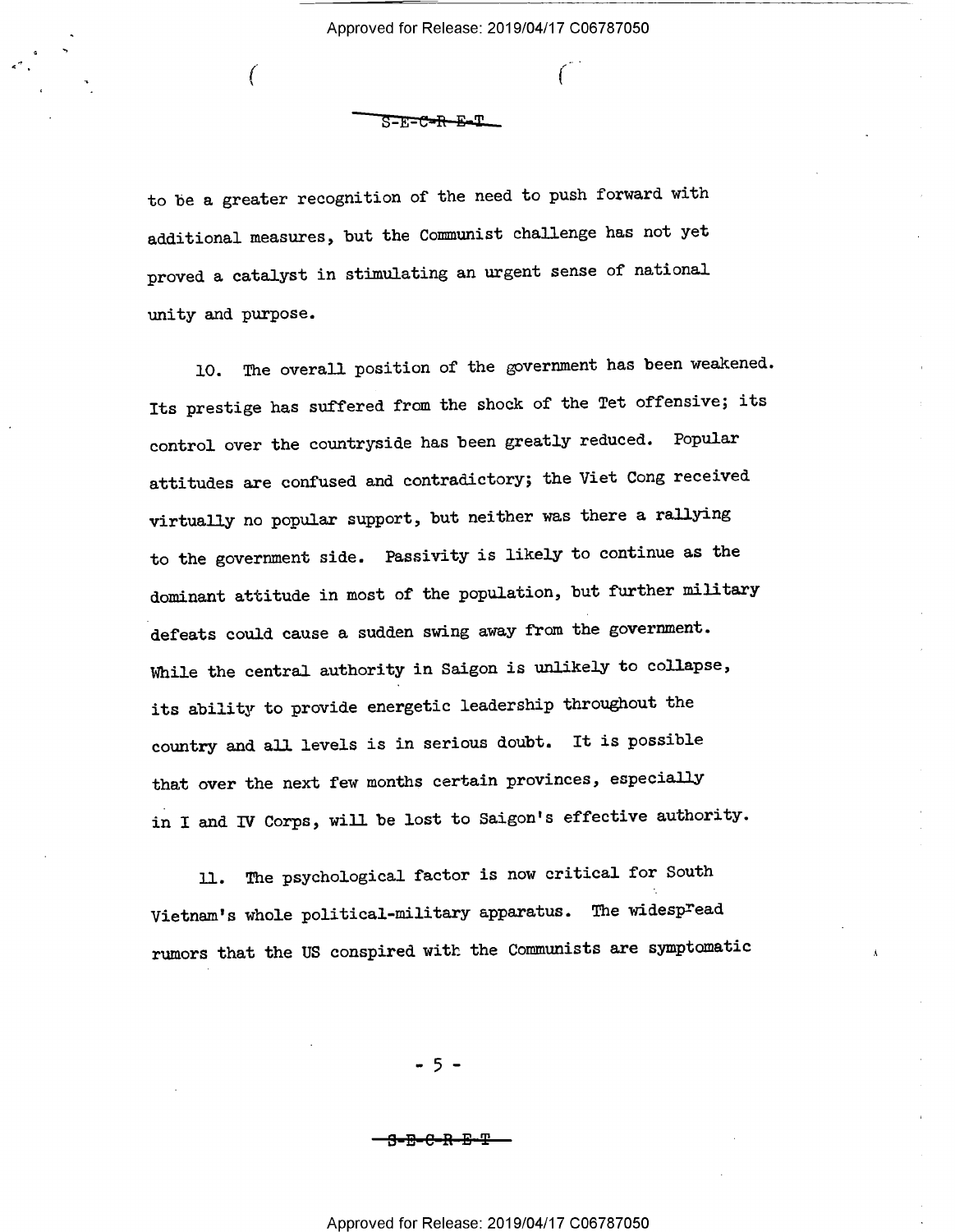$\mathbf{I}$ 

<del>- 8-B-0-R-K-Y-</del>

 $\sqrt{2}$ 

of popular anxieties over the future course of the war and US attitudes toward a political settlement. As yet, however, there are no signs of a crisis of confidence within the government.

12. If major military reverses occur, the political and military apparatus could degenerate into general ineffectualness. If, on the other hand, US and ARVN regain the initiative and inflict some conspicuous setbacks on the Comunists and the general offensive appears to be contained, then the GVN might manifest new energy and confidence and draw new support to itself. On balance, we judge that the chances are no better than even that the GVN/ARVN will emerge from the present phase without being still further weakened.

# Alternative Outcomes of Present Phase

l3. we believe that the Communists will sustain a high level of military activity for at least the next two or three months. It is difficult to forecast the situation which will then obtain, given the number of unknowable factors which will figure. Our best estimate is as follows:

-6-

 $S-F-T-F-F-T$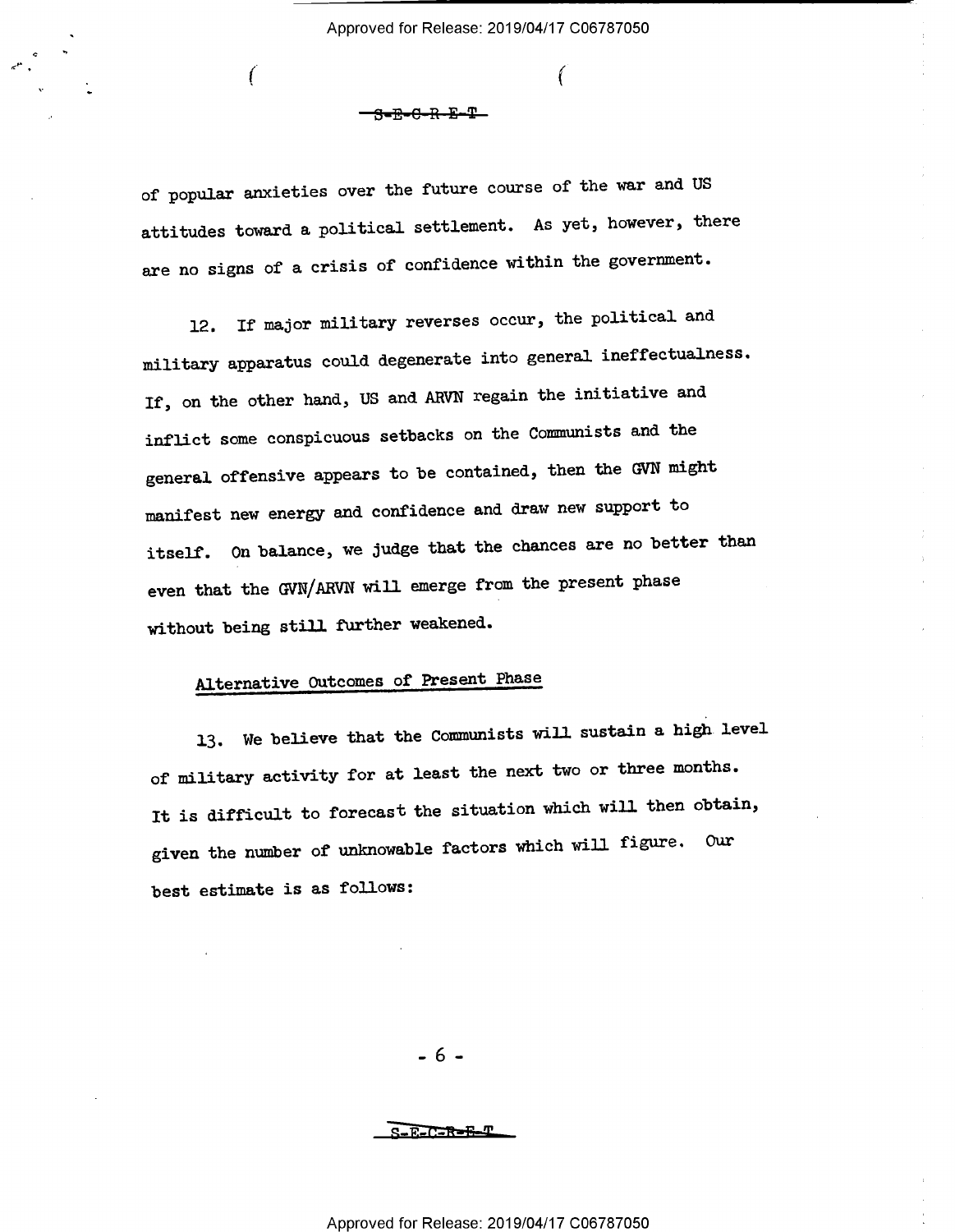a. The least likely outcome of the present phase is that the Communist side will expend its resources to such an extent as to be incapable thereafter of preventing steady advances by the US/GVN.

 $\mathcal{L}$ 

 $-$ B-E-C-R-E- $-$ 

b. Also unlikely, though considerably less so, is that the GVN/ARVN will be so critically weakened that it can play no further significant partin the military and political prosecution of the struggle.

c. More likely than either of the above is that the present push will be generally contained, but with severe losses to both the GVN and Communist forces, and that a. period will set in during which neither will be capable of registering decisive gains.

FOR THE BOARD OF NATIONAL ESTIMATES:

Whhot Smith

ABBOT SMITH Chairman

-7-

—S7E=C=R=E=T—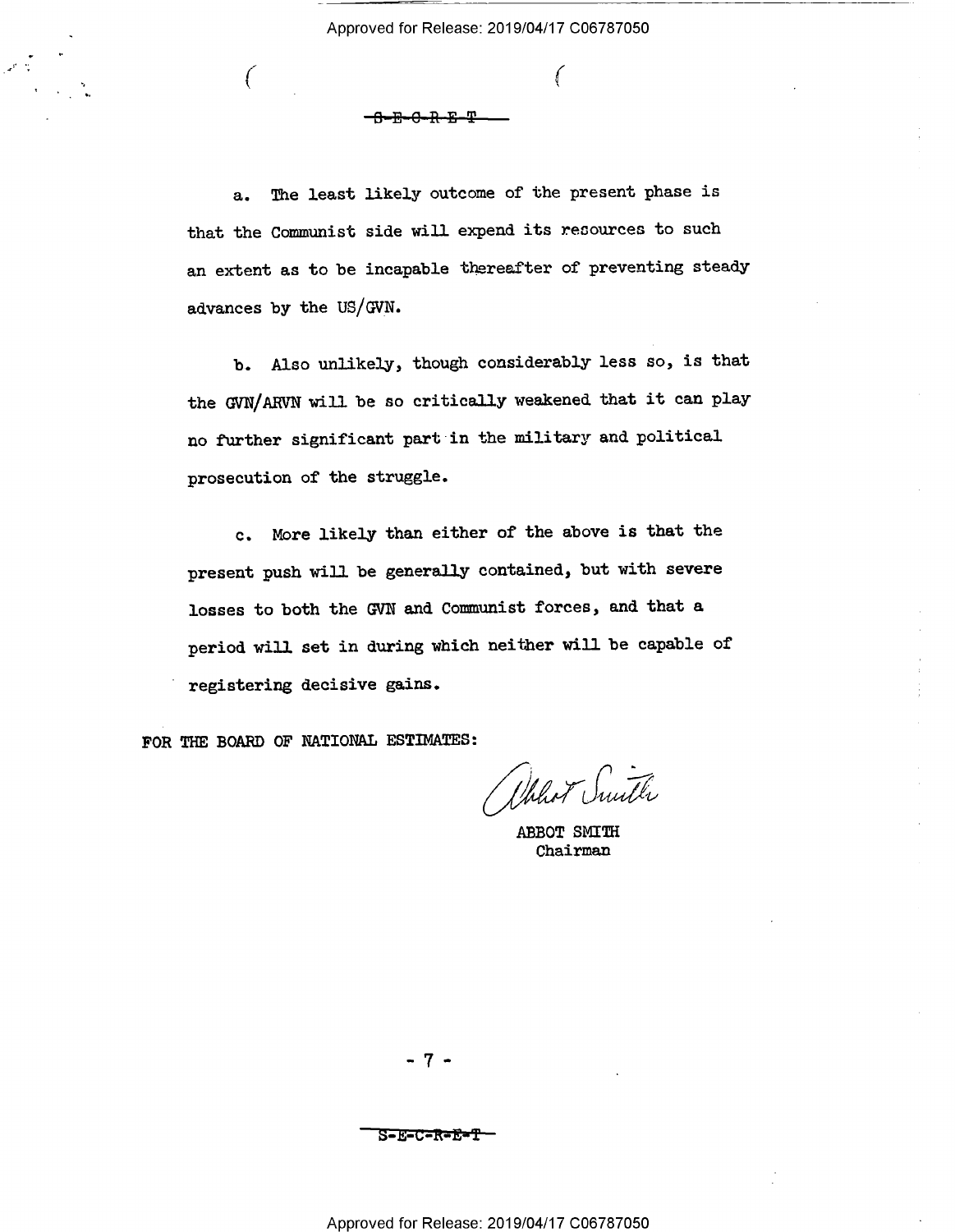U'Z 'I. DE LA CARACTER DE LA CARACTER DE LA CARACTER DE LA CARACTER DE LA CARACTER DE LA CARACTER DE LA CARACTER DE LA CARACTER DE LA CARACTER DE LA CARACTER DE LA CARACTER DE LA CARACTER DE LA CARACTER DE LA CARACTER DE L

 $\mathbf{r}^{\mathcal{D}}$ 

 $S=E-C-R-E-T$   $\qquad \qquad \qquad$   $\qquad \qquad$   $\qquad \qquad$   $\qquad \qquad$   $\qquad \qquad$   $\qquad \qquad$   $\qquad \qquad$   $\qquad \qquad$   $\qquad \qquad$   $\qquad \qquad$   $\qquad \qquad$   $\qquad \qquad$   $\qquad \qquad$   $\qquad \qquad$   $\qquad \qquad$   $\qquad \qquad$   $\qquad \qquad$   $\qquad \qquad$   $\qquad \qquad$   $\qquad \qquad$   $\qquad \qquad$   $\qquad \qquad$   $\qquad \qquad$   $\$ 

l3 February 1968

MEMDRANDUM

SUBJECT: Vietnam

Q'

1. In the aftermath of the Communist Tet offensive most observers have agreed on the need to suspend judgment until more data is available. Nevertheless, such avowals have been quickly followed by broad Judgments ranging from the blackest pessimism to the wildly optimistic. Inevitably, Judgments concerning the objective situation in Vietnam haye been mixed with and influenced by a complex of attitudes on the justification or lack thereof of our policy in the area and its impact on life in the US and our posture in the world at large. Perhaps a non-emotional approach to the problem is no longer possible for anyone with any sense of involvement. (Many of us have been involved, in one way or another since at least 1950 and can point to this or that estimate, recommendation, or action which if properly followed through by wise statesmen and soldiers would have avoided our present frustration and malaise.)

2. But here we are and our first responsibility is to assess the capabilities and intentions of our adversaries and the will and

GROUP l Excluded from automatic downgrading and  $\rm{deC}$  assification

'\ \_.4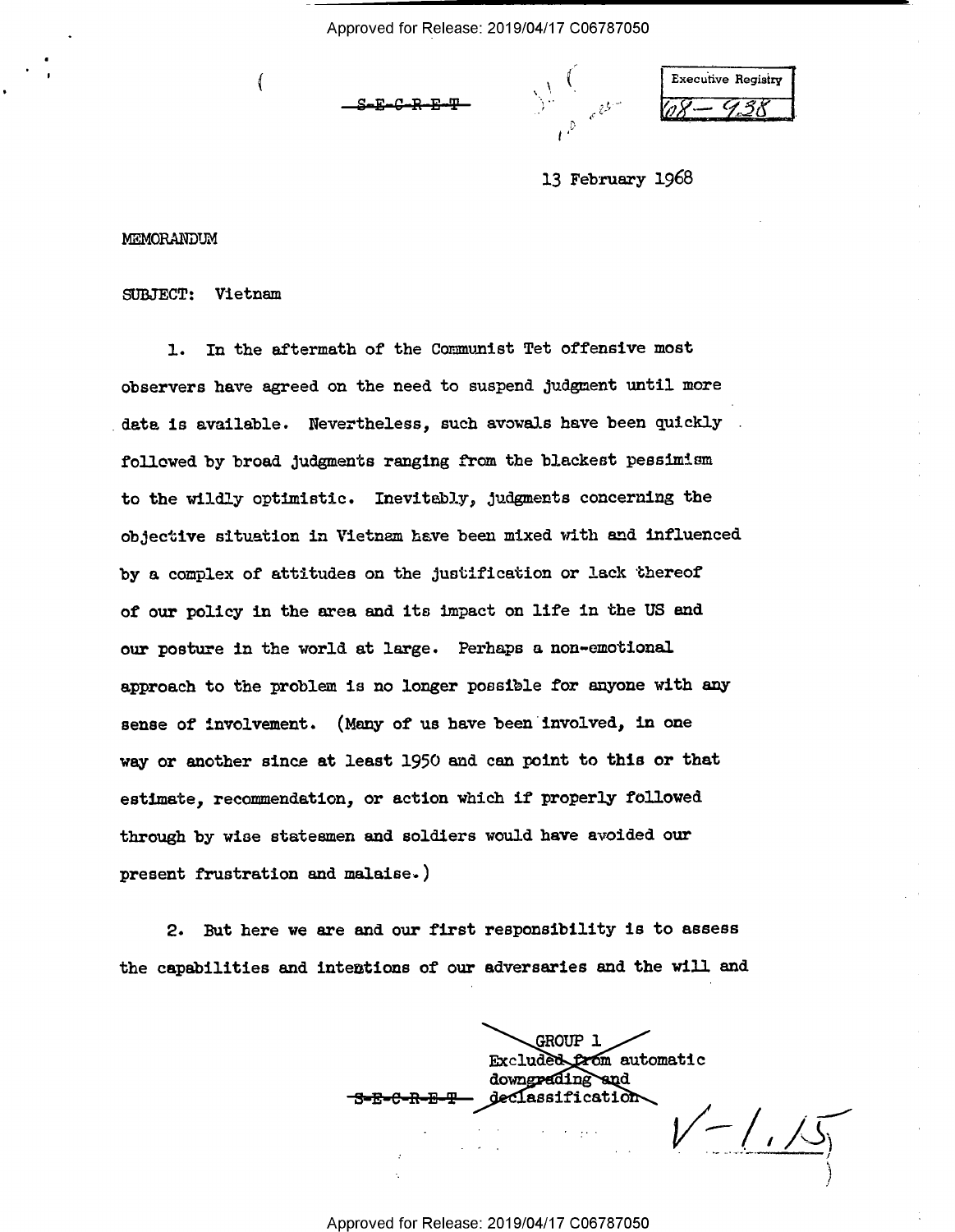$\Gamma$ 

-8-E-S-R-E—'¥—

(

competence of our friends. Over the past two weeks the general trend has been to inflate the power of the former and to derogate the performance of the latter.

3. An objective appraisal of the Communist position should begin with the understanding that the winter-spring campaign - in both its military and political aspects -- does represent <sup>a</sup> radical shift in tactics. Beginning last fall with the battles of Loc Ninh and Dakto, we witnessed a departure from the low risk approach of a protracted war effort and the switch to <sup>a</sup> determined effort to force a relatively early and successful conclusion of the conflict. This new strategy was impelled, not by a sense of great strength, but by a realization in Hanoi that the US/GVN effort in South Vietnam was gathering momentum, that manpower in the South was increasingly being denied to the Viet Cong, and that a war of resistance in the South based on a predominately northern force was not politically viable. In brief, Hanoi calculated that the strain of the war could not be borne indefinitely and that something drastic had to be done to retrieve the situation.

H. The Tet offensive itself, far from demonstrating unexpected Communist strength (give it excellent marks for daring,

- 2 -

——€—E-€'R'E#T-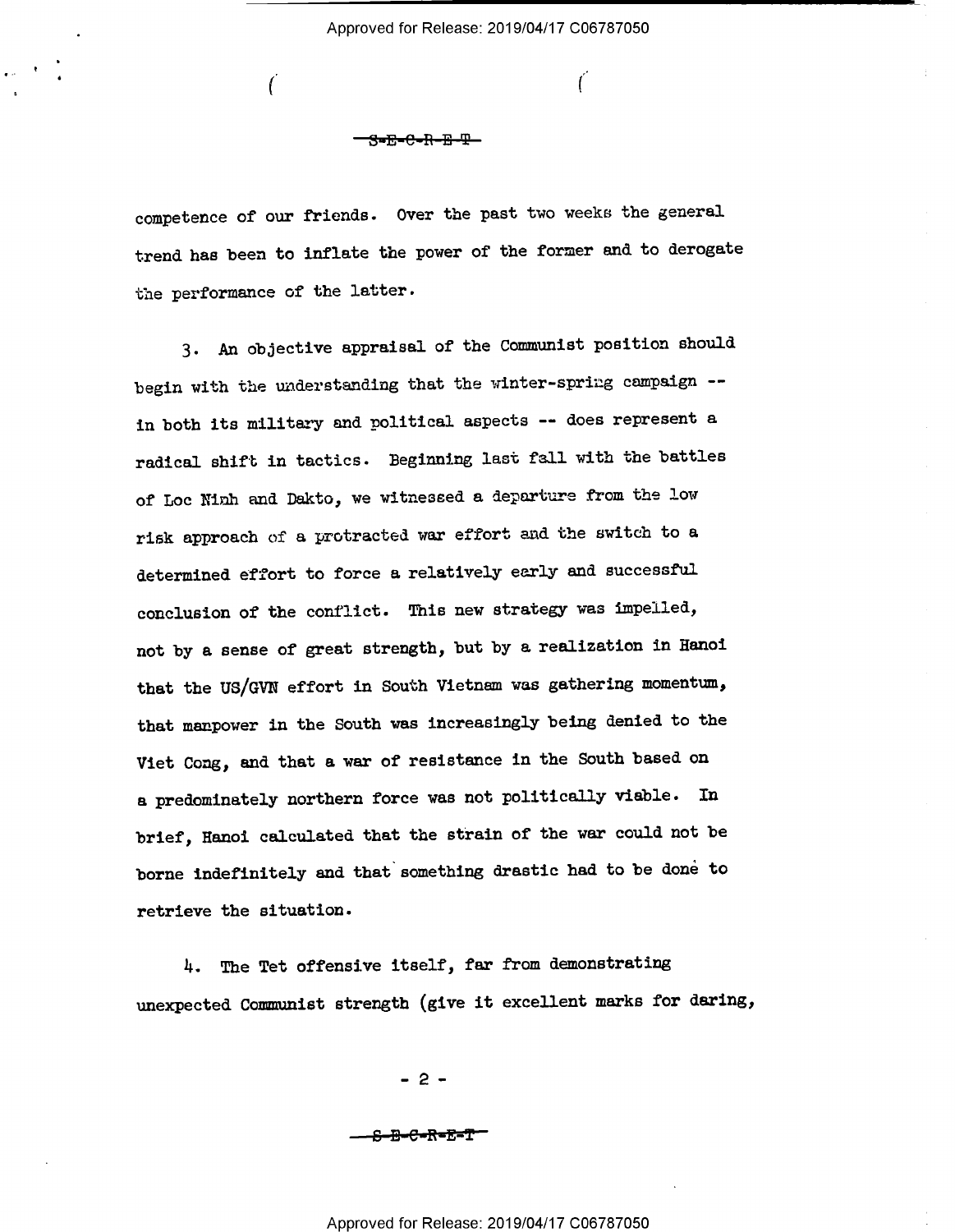, i.e.,  $\mathcal{L}_{\text{max}}$ 

fair marks for coordination), confirmed the low state to which many local Viet Cong units had fallen. In Saigon a large number of inexperienced, recently impressed young men were used in attacks on key targets. It also appears that many local Viet Cong units had to be stiffened by North Vietnamese replacements. Surely, if better trained Viet Cong units familiar with the street plans of the various towns and cities had been available they would have been used, possibly to decisive effect. The failure of main force units -- Viet Cong and NVA -- to follow up quickly to exploit the confusion of initial attacks shows poor coordination, a lack of confidence, or both.

-S-E-€=R—E-EL-

5. It might be said that the hoped for effect on the GVN was worth the sacrifice of the poorly trained local units and even their experienced cadre. But this does not detract from the argument that the Tet attacks are further evidence of high risk tactics on Hanoi's part. Many of the attacks were in fact carried out by Main Force units -— Viet Cong and NVA- Hanoi could not be sure that surprise would be achieved; they were risking substantial losses of trained manpower. And as it turned out, losses to these units  $--$  as in Kontum  $--$  were high even with surprise. Exposing the 2nd NVA Division in the vicinity of Danang-Hoi-Hu

 $-3 -$ 

<del>-R-C-R-R</del>

\_\_ Approved for Release: 2019/04/17 C06787050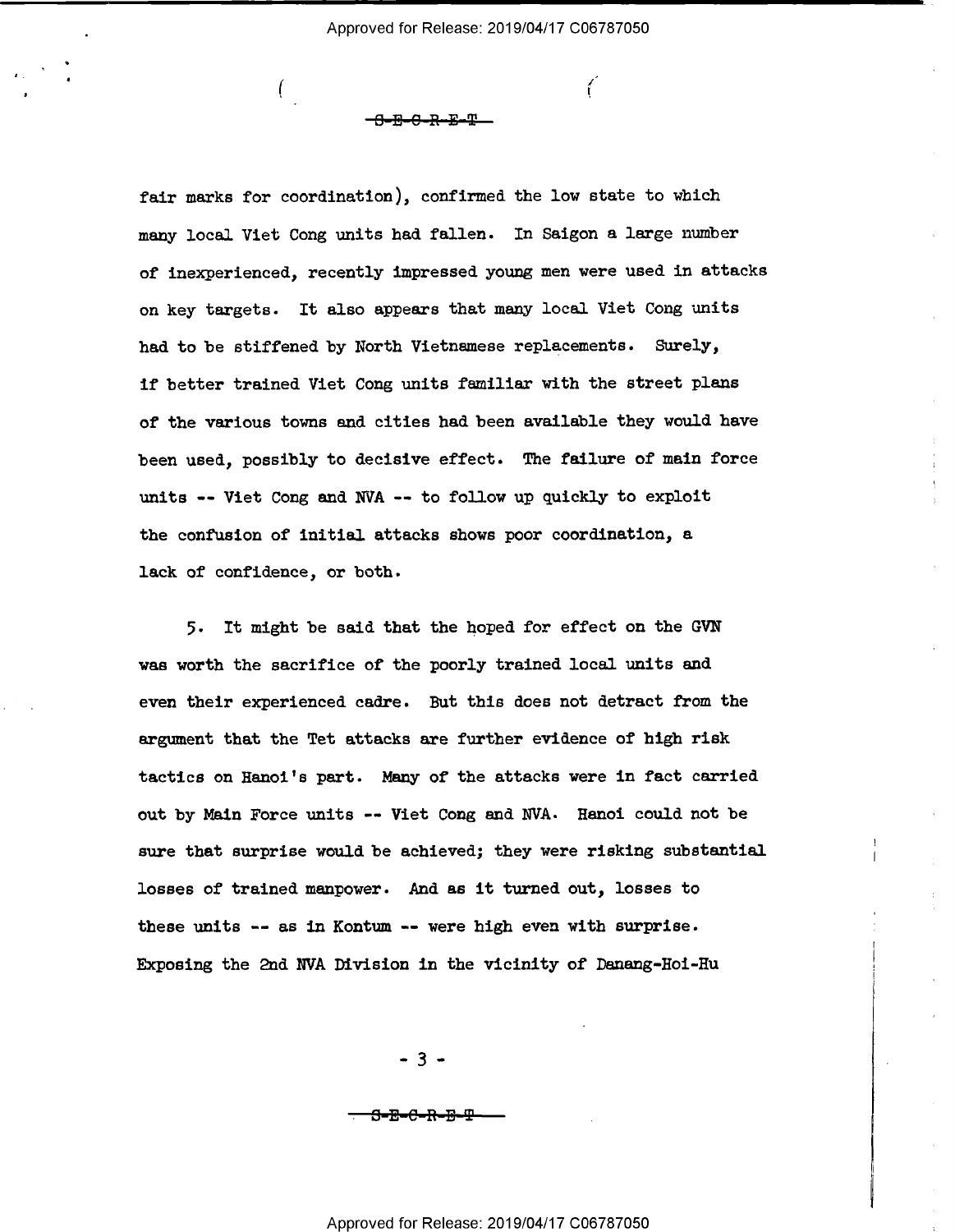<del>- S-E-C-R-E-T</del>

 $\mathbf{C}$  (and the contract of  $\mathbf{C}$ 

where it was badly beaten between 8-10 February makes no sense except in terms of a high risk determined effort for an early and decisive impact on the ARVN, the GVN, and the US.

6. Obviously, the military punishment which Comunist forces took last fall along the Cambodian border, around the cities during Tet, and around Khe Sanh over the past month has not forced Hanoi to\_call off its major effort. The scenario is far from played out and the Communists probably have other surprises yet to spring. More NVA Divisions can be committed across the DMZ, new Soviet-made weapons can be introduced, Viet Cong units can be replenished by impressment from the unprotected countryside, perhaps Khe Sanh can be over run by a maximum effort. But Communist forces in the field are not composed of supermen, they continue to demonstrate the inability to coordinate actions closely, to meet readiness deadlines, to stand up to the superior fire power and mobility of US/ARVN forces. Their chances of success continue to rest heavily on destroying the will and effectiveness of the ARVN and GVN.

7. -The failures of the ARVN and the GVN are, of course, the source of much of our pessimism and frustration. we want or expect the GVN to snap to, vitalize national administration,

 $-4$ 

\_-S-E-G—R-E\*T-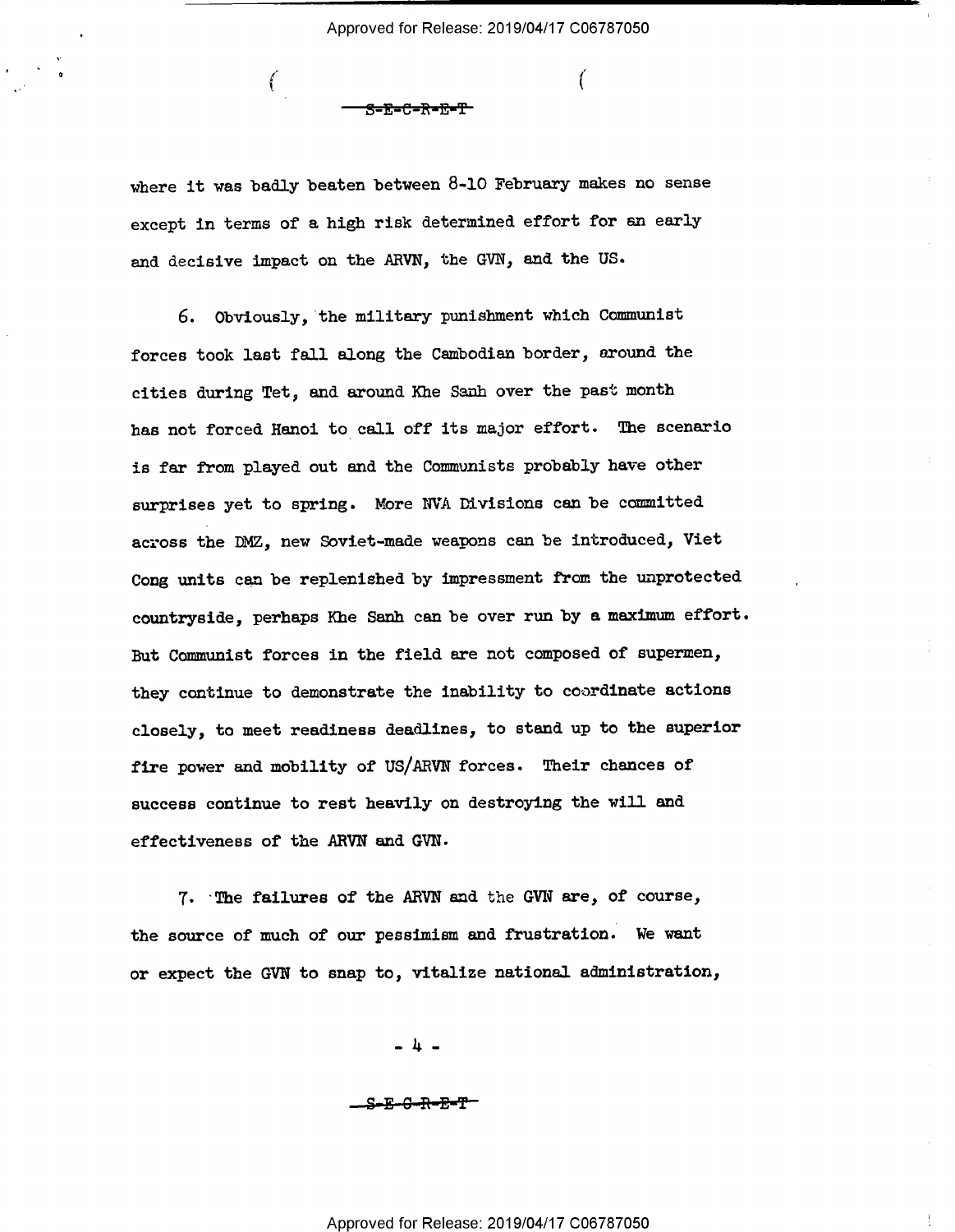$\left($ 

 $S-E-C-R=E-T$ 

raise taxes, weed out corruption, get cracking on pacification, stimulate democracy, and generally win the hearts and minds of the people. Progress toward many of these objectives in the short term is quite unrealistic in view of the cultural inertia of a traditional confucian society and quite out of the question in the midst of a major war. Perhaps the US should be encouraged by the simple fact that a government of sorts has now been in continuous control since the emergence of Ky and Thieu in 1966. Certainly the GVN and the ARVN could and should do more -- the ARVN a good deal more -- to make the overall political and military effort more effective. But perhaps if we had expected a little less we would be more willing to acknowledge that some progress had been made before Tet, that ARVN and GVN reactions during Tet were not so futile, that South Vietnamese morale has stood up amazing well over the past two weeks, and that the outlook is not totally black. Obviously, if the US wavers at this juncture, the entire structure could unravel quickly.\* But there is still no

\_ 5 -

<del>-R-C-R-E-T</del>

And if this should happen there would, of course, be no chance for a "satisfactory" negotiation to ease the US departure from Vietnam. Whether or not the US should take this opportunity to shed its burdens and make a fast exit is another matter. The point here simply is that it would have no alternative if it appeared now to reduce its commitments.